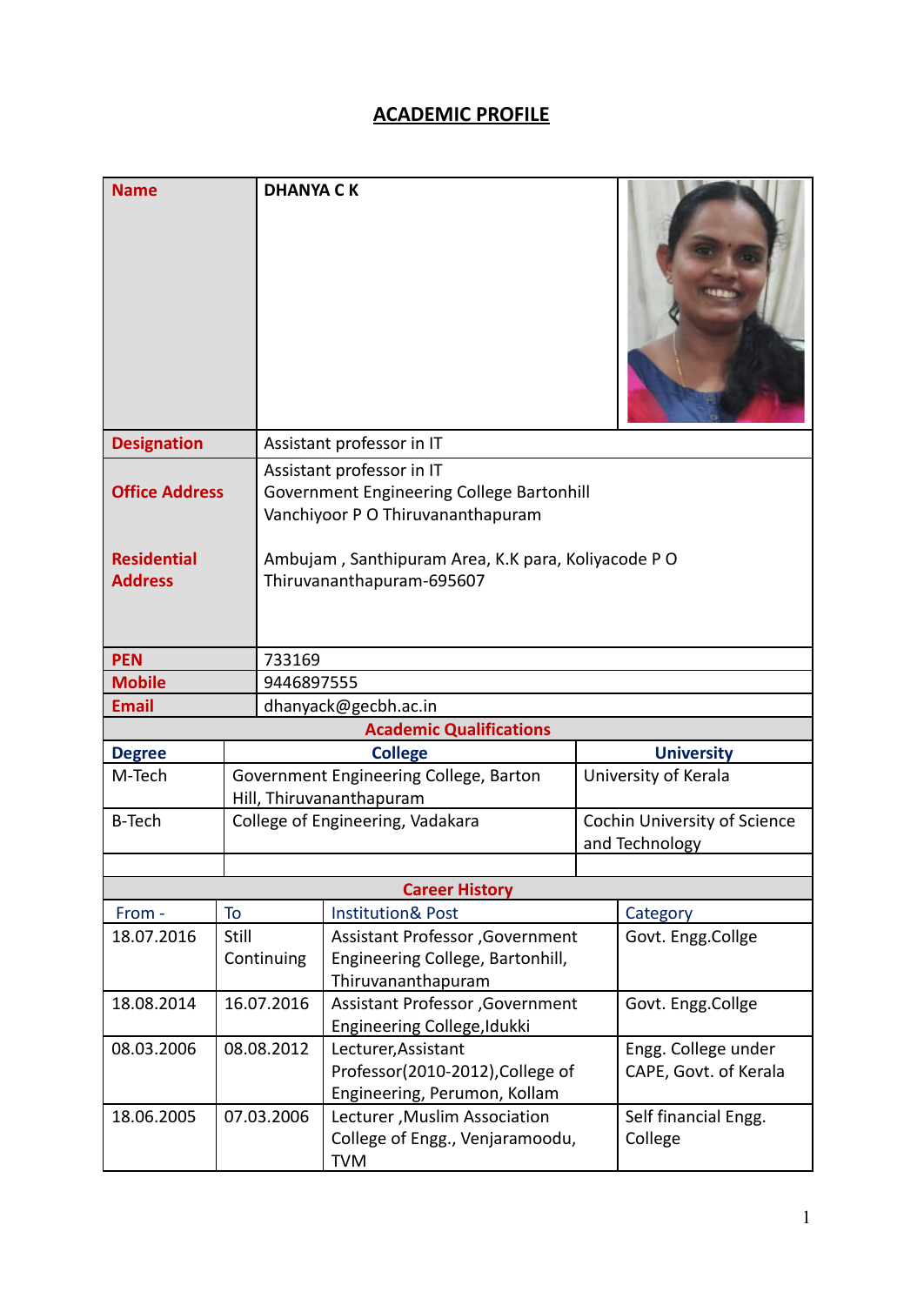| <b>Nov 2004</b>                                                                                                      | April 2005 | Adhoc Lecturer, College of                                                   | Engg. College under   |  |  |
|----------------------------------------------------------------------------------------------------------------------|------------|------------------------------------------------------------------------------|-----------------------|--|--|
|                                                                                                                      |            | Engineering, Vadakara                                                        | CAPE, Govt. of Kerala |  |  |
|                                                                                                                      |            | <b>Areas of Academic Interest</b>                                            |                       |  |  |
| Cryptography, Theory of computation, Number Theory, Data science<br>1.                                               |            |                                                                              |                       |  |  |
| <b>Membership in Academic Bodies</b>                                                                                 |            |                                                                              |                       |  |  |
| 1. ISTE Life Member                                                                                                  |            |                                                                              |                       |  |  |
| <b>Additional Responibilities handled</b>                                                                            |            |                                                                              |                       |  |  |
| Presiding Officer for Public Election Procedure, Kerala-2009,2015,2019                                               |            |                                                                              |                       |  |  |
| Additional superintendent, CUSAT-Examinations, College of Engineering, Perumon, 2010-11                              |            |                                                                              |                       |  |  |
| College Series Examination Coordinator, GEC Bartonhill, Thiruvananthapuram 2016-2017                                 |            |                                                                              |                       |  |  |
| Convenor Time Table Committee, IT Department, 2008-2011,2016-2019                                                    |            |                                                                              |                       |  |  |
| Convenor, Centre for Continuing Education, Gec Idukki, June 2015-June2016                                            |            |                                                                              |                       |  |  |
| Co-Charge of Department Improvement Fund-IT, 2016-2021                                                               |            |                                                                              |                       |  |  |
| Assistant camp officer, APJAKTU Centralized Valuation Camp, GEC Bartonhill, 2017-2019                                |            |                                                                              |                       |  |  |
| Convenor, Personal Growth Centre, GEC Bartonhill, Thiruvananthapuram 2018-2021                                       |            |                                                                              |                       |  |  |
| Chairman-IT, APJAKTU Valuation Camp, GEC Bartonhill, 2021                                                            |            |                                                                              |                       |  |  |
| Coordinator, Webinar on "Living through the Pandemic", for staff 4/08/2020                                           |            |                                                                              |                       |  |  |
| Coordinator, Webinar on "Syncing with onlineno inking" for students on 12.09.2020                                    |            |                                                                              |                       |  |  |
| Coordinator, Webinar as par of Inducion programme for first year students on 03.12.2020                              |            |                                                                              |                       |  |  |
| <b>Attendance in Conferences / Seminars / Workshops</b>                                                              |            |                                                                              |                       |  |  |
| 1.                                                                                                                   |            | National Conference on Emerging Technologies at GEC Bartonhill, August -2014 |                       |  |  |
| National Conference on Emerging Technologies at GEC Bartonhill, 19 <sup>th</sup> and 20 <sup>th</sup> August -<br>2. |            |                                                                              |                       |  |  |

2016 3. International Conference on Emerging Technologies at GEC Bartonhill, October-2016

4. Workshop on Network Security, GEC Bartonhill, 7<sup>th</sup> and 8<sup>th</sup> October-2016

| <b>Participation in Faculty Development Programmes</b> |                                      |                                                    |  |  |  |  |
|--------------------------------------------------------|--------------------------------------|----------------------------------------------------|--|--|--|--|
| Course                                                 | University/ Institute                | <b>Duration</b>                                    |  |  |  |  |
| <b>AICTE Training And Learning</b>                     | Government Engineering College.,     | 5 <sup>th</sup> to 9 <sup>th</sup> October 2020    |  |  |  |  |
| (ATAL) Academy Online FDP on                           | Hassan, Karnataka,                   |                                                    |  |  |  |  |
| "Cyber Security"                                       |                                      |                                                    |  |  |  |  |
| RESEARCH WRITING AND                                   | Center of Excellence in Systems,     | $29th 31st$ January 2020                           |  |  |  |  |
| AUTHORSHIP"                                            | Energy and Environment (CESEE)       |                                                    |  |  |  |  |
|                                                        | Govt. College of Engineering, Kannur |                                                    |  |  |  |  |
| Mathematical Foundation on Logic                       | GEC, Bartonhill, Thiruvananthapura   | 28 <sup>th</sup> October to 2 <sup>nd</sup>        |  |  |  |  |
| and Combinatorics                                      | m                                    | November 2019                                      |  |  |  |  |
| Open Source tools for research                         | TPLC, GEC, Bartonhill,               | $1st$ to 6 <sup>th</sup> June 2019                 |  |  |  |  |
| <b>OSTR 2019</b>                                       | Thiruvananthapuram                   |                                                    |  |  |  |  |
| AICTE sponsored course on Data                         | College of Engineering Trivandrum    | 10 <sup>th</sup> to 15 <sup>th</sup> December 2018 |  |  |  |  |
| Science                                                | Department of CSE, College of        |                                                    |  |  |  |  |
| AICTE-ISTE sponsored refresher                         | Engineering Muttathara,              | January 2017                                       |  |  |  |  |
| programme on Deep Learning                             | Thiruvananthapuram                   |                                                    |  |  |  |  |
| Accreditation Training,                                | GEC, Bartonhill, Thiruvananthapura   | 23-26 February 2016                                |  |  |  |  |
|                                                        | m                                    |                                                    |  |  |  |  |
| Short course on Python                                 | IIITMK, Techno park,                 | 04-08 January 2016                                 |  |  |  |  |
| Programming                                            | Thiruvananthapuram                   |                                                    |  |  |  |  |
| FDP on Research Directions in                          | GEC, Idukki                          | 28-31 December 2015                                |  |  |  |  |
| Data and Text Mining                                   |                                      |                                                    |  |  |  |  |
| FDP on Algorithms and                                  | GEC, Idukki                          | 14-18 December 2015                                |  |  |  |  |
| Complexity                                             |                                      |                                                    |  |  |  |  |
| Short term course at on Data                           | <b>IIT</b> Delhi                     | 09-12 December 2015                                |  |  |  |  |
| Analytics in Management                                |                                      |                                                    |  |  |  |  |
| STTP on Technical Writing in                           | GEC, Idukki                          | 23-27 November 2015                                |  |  |  |  |
| <b>LATEX</b>                                           |                                      |                                                    |  |  |  |  |